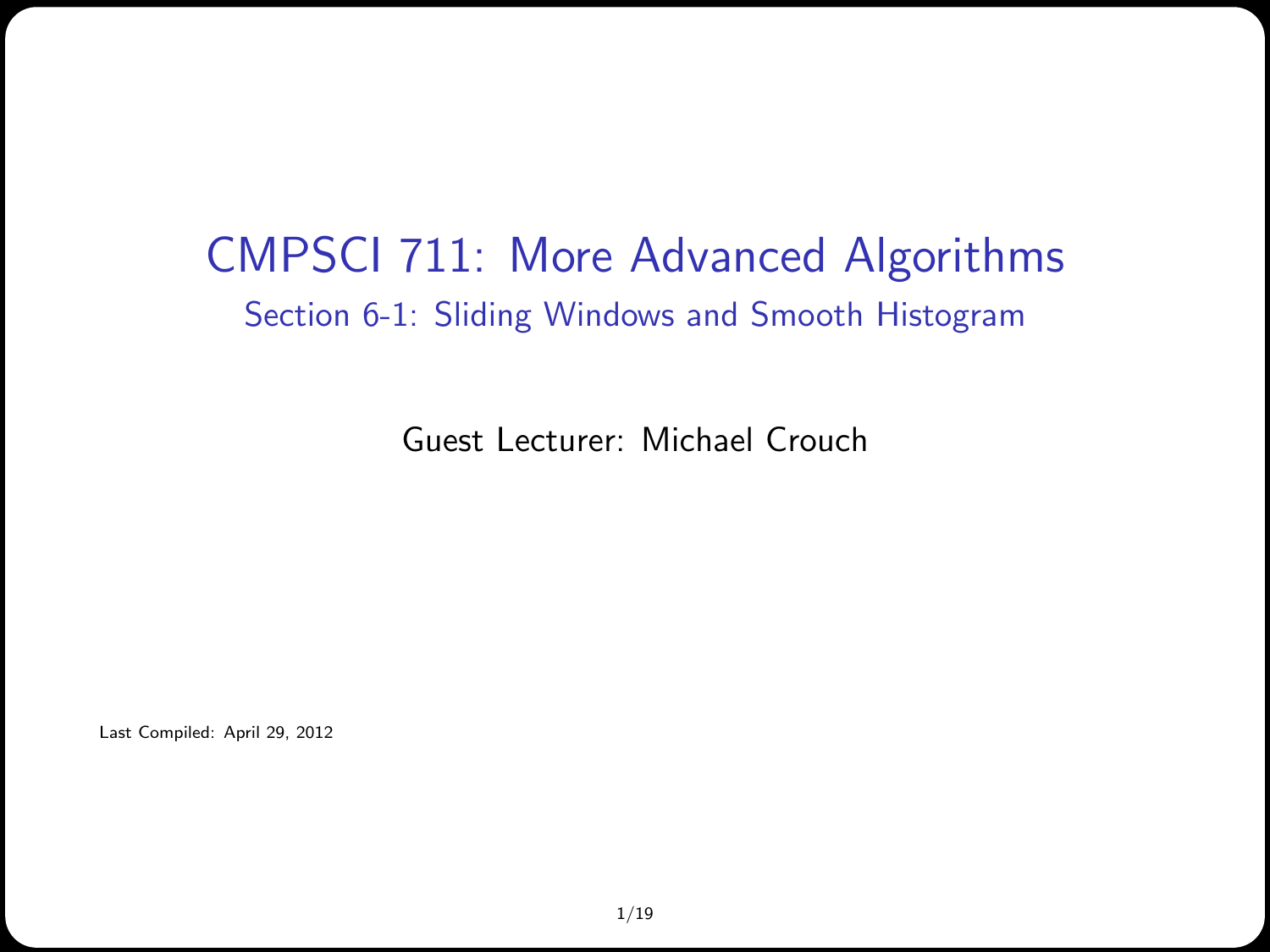# Sliding Windows Overview

- $\triangleright$  Variation of streaming model with window length n (known).
- $\triangleright$  Only care about most recent *n* things.
- ► For input  $a_1 a_2 a_3 \ldots a_t$ , we care about  $a_{t-n+1} \ldots a_{t-1} a_t$ .
- Resources sublinear in  $n$ .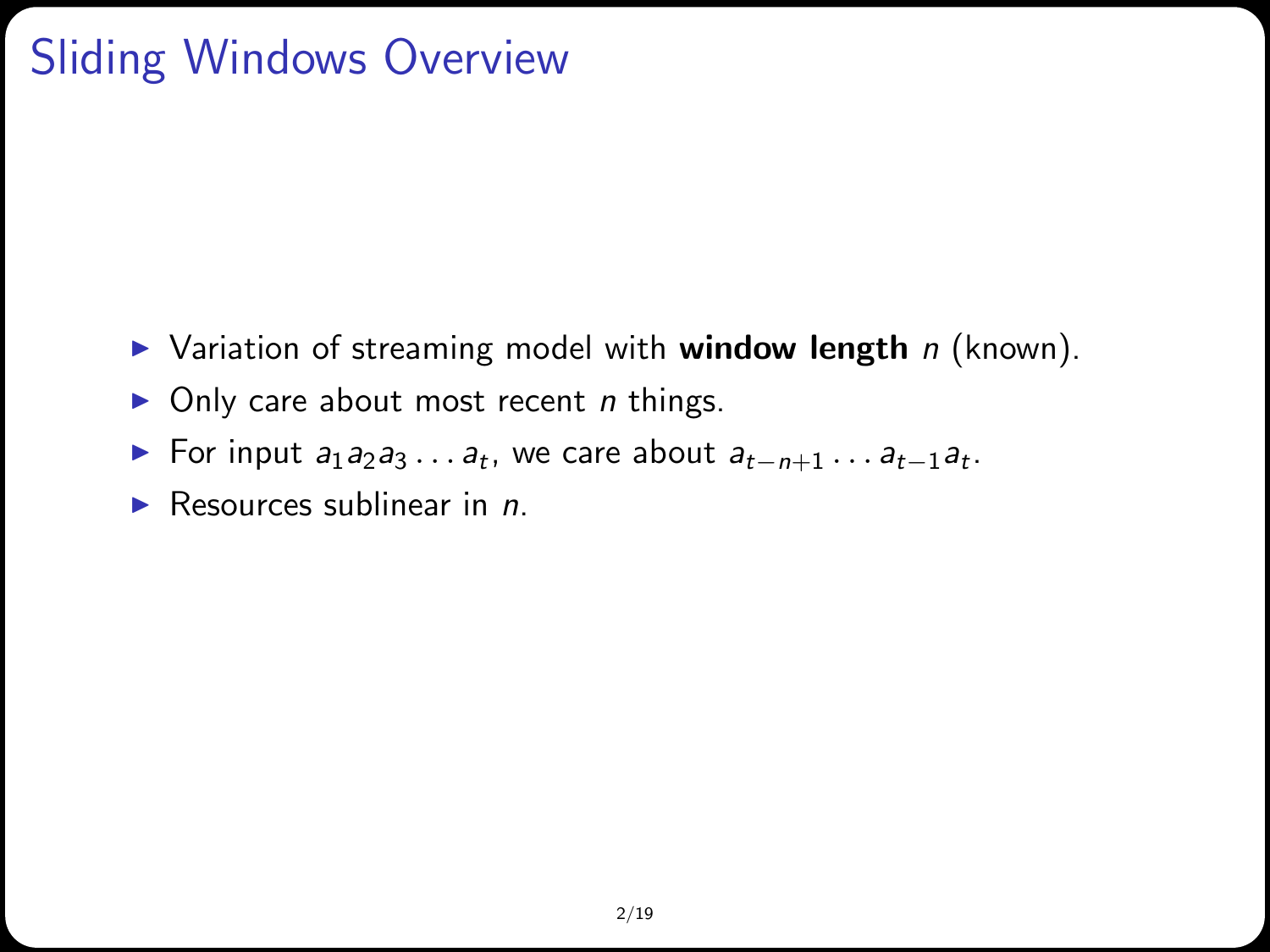## Example Problem: BITCOUNTING

- $\blacktriangleright$  Input a,  $a_i \in \{0, 1\}$ .
- $\triangleright$  Window W of length *n*.

$$
\triangleright \text{ Output } ||W|| \equiv \sum_{i=t-n+1}^{t} a_i.
$$

- $\blacktriangleright$  [Illustrative whiteboard example.]
- $\blacktriangleright$  Can't get exact solution:
	- $\triangleright$  When we add one item to the right, one item slides off of the left.
	- $\triangleright$  We'd have to remember every element to keep an exact sum.
- $\triangleright$  We'll need to approximate! Ideas?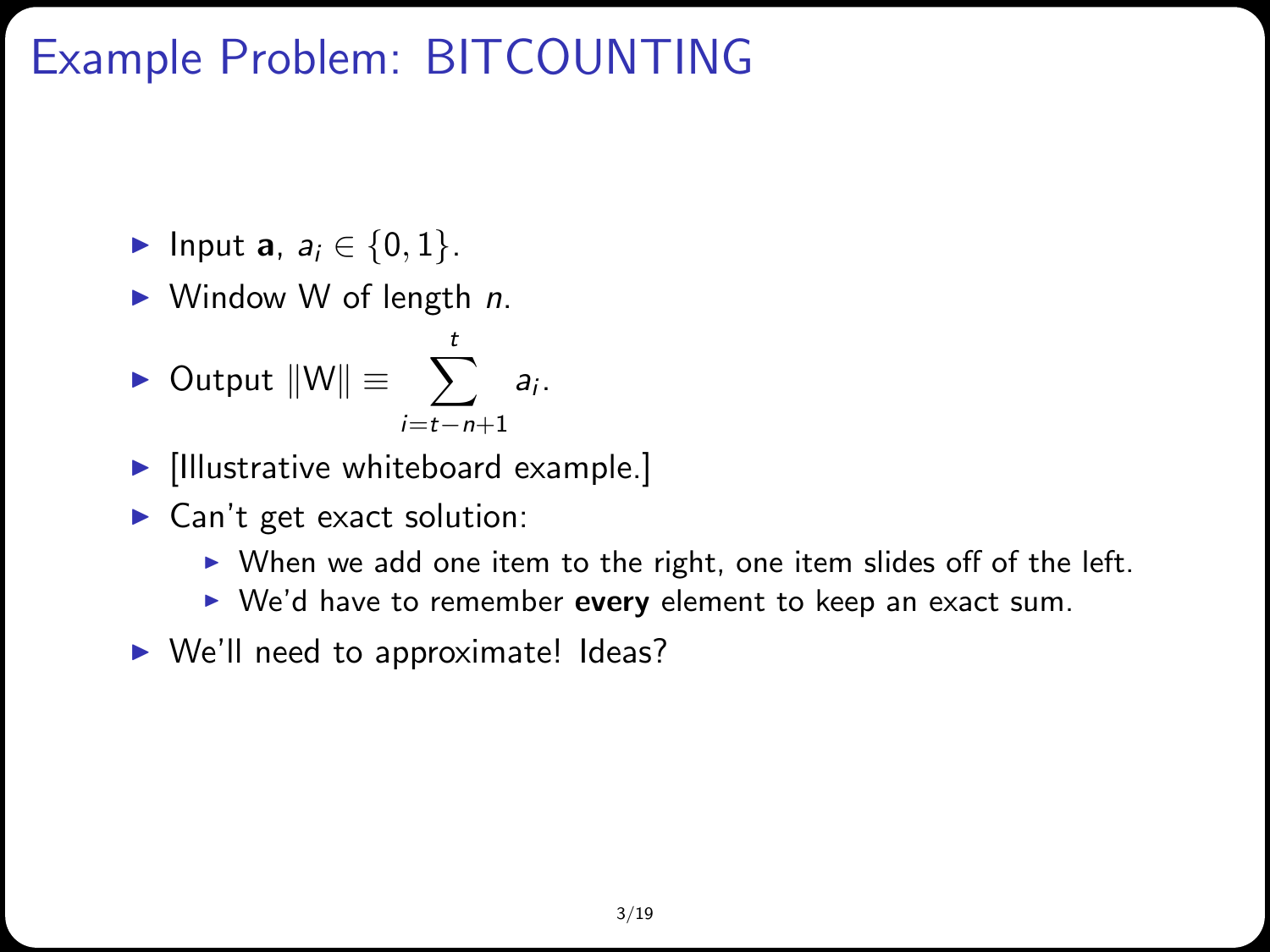#### First Idea:

- In Note that one sum is  $O(\log n)$  bits. We can keep sums in some ranges.
- $\triangleright$  Maintain sum of all elements in various suffixes of the stream ("buckets").
- If there's a bucket that's "about the same size" as the window, it'll have "about the same" set of elements, so it'll have "about the same" sum.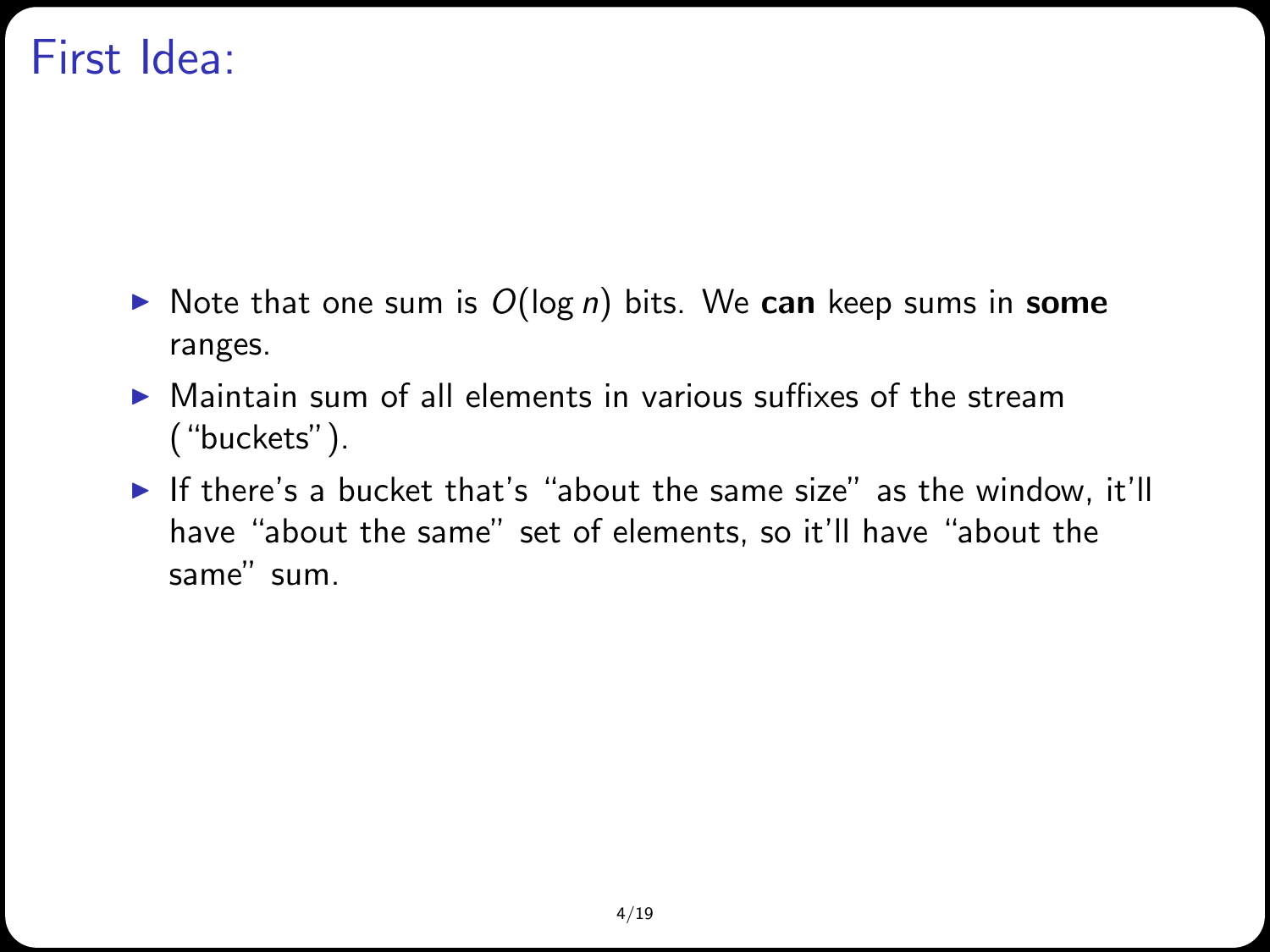#### Suffix Buckets

- $\triangleright$  Bucket: start time and (exact) sum of the elements since that time.
- $\blacktriangleright$  Maintain buckets  $B_1, B_2, \ldots, B_k$  of lengths

$$
B_1 \supsetneq B_2 \supsetneq B_3 \supsetneq \cdots \supsetneq B_k
$$

[helpful whiteboard picture]

- $\triangleright$  (k not fixed, but we'll prove it bounded)
- $\triangleright$  When we read a new element,
	- $\triangleright$  Add the new element to every existing bucket.
	- For Create a new bucket  $B_{k+1}$  containing only that element (and shift indices).
	- $\triangleright$  Delete enough "unnecessary" buckets to keep space usage down.
	- $\triangleright$  Keep enough buckets to have a good estimator for  $\|W\|$ .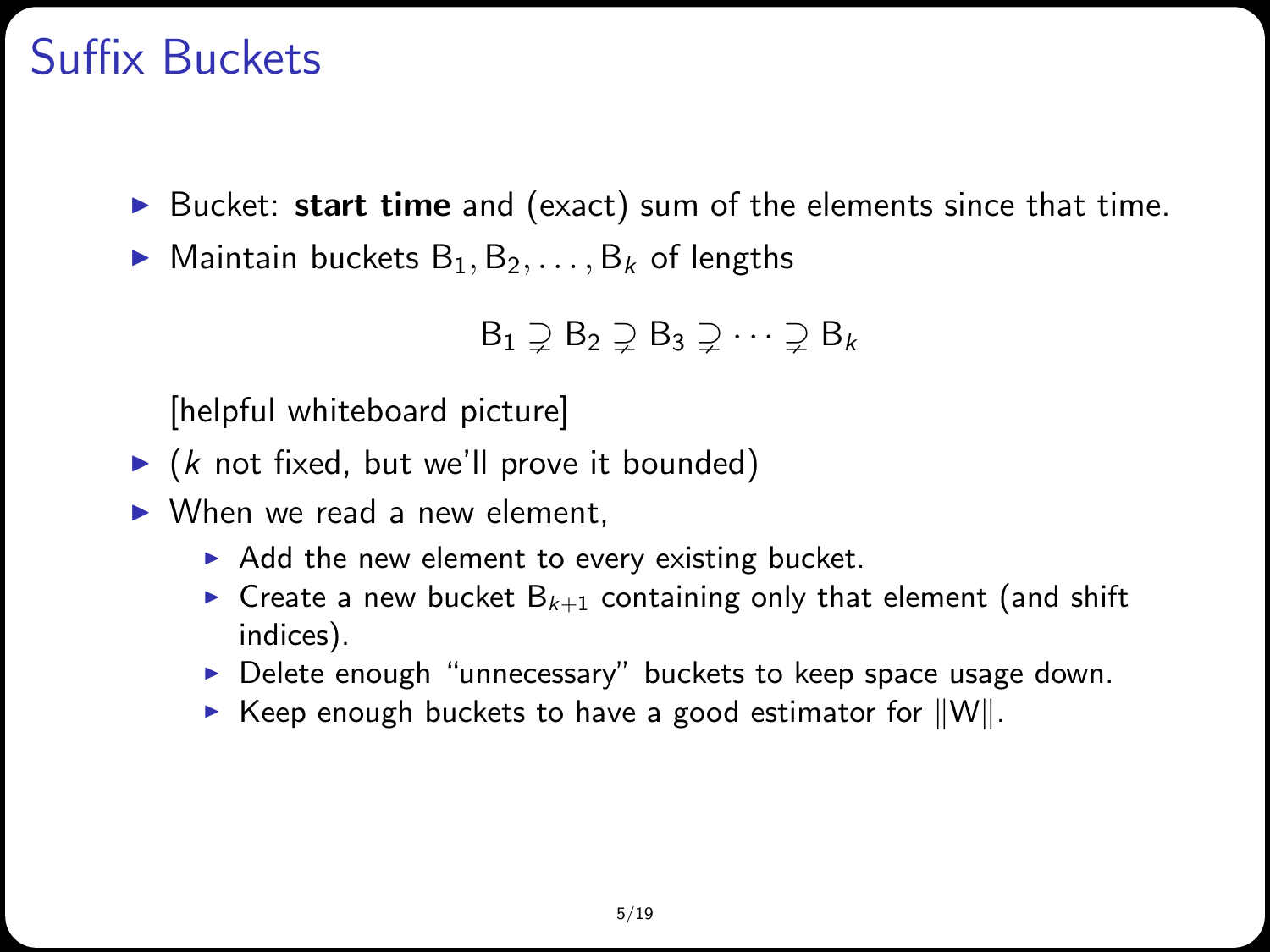#### Unnecessary Buckets

 $\triangleright$  Delete as many buckets as possible while maintaining:

- $\blacktriangleright$  B<sub>1</sub>  $\supseteq$  W  $\supsetneq$  B<sub>2</sub>
	- $\triangleright$  We need one bucket that includes the entire window.

$$
\text{I} \text{len}(B_i) \leq (1+\epsilon) \text{len}(B_{i+1})
$$

- $\blacktriangleright$  We need one bucket at each power of  $(1 + \epsilon)$ .
- $\triangleright$  "As many as possible"? We maintain [equivalent via whiteboard]

$$
\blacktriangleright \ \mathsf{len}(B_i) \leq (1+\epsilon)\mathsf{len}(B_{i+1})
$$

- len(B<sub>i</sub>) >  $(1 + \epsilon)$  len(B<sub>i+2</sub>)
- $\blacktriangleright$  First property will show we get small error.
- $\triangleright$  Second property will show we use small space.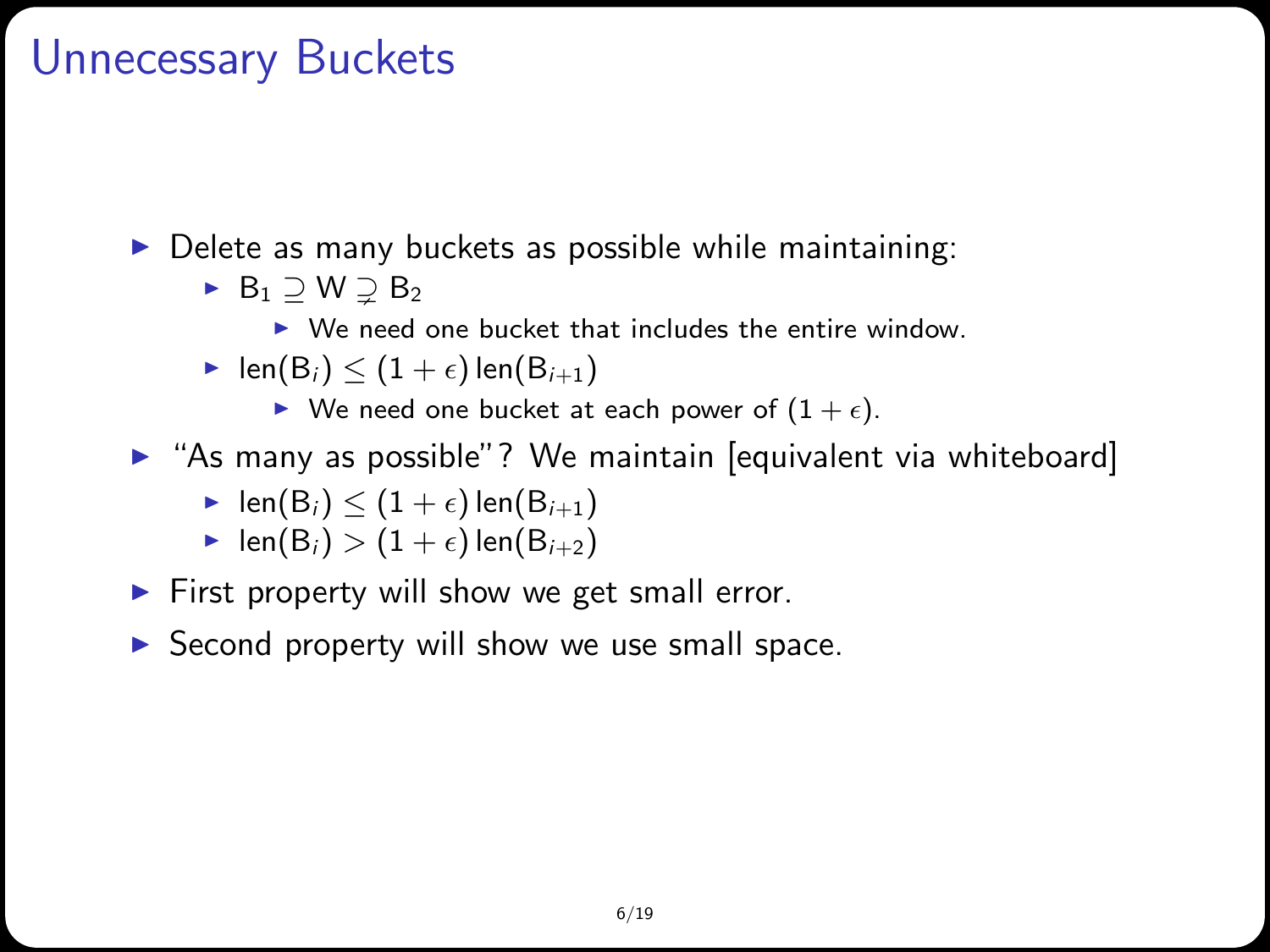#### **Estimation**

 $\blacktriangleright$  We've maintained

 $len(B_2)$  <  $len(W)$  <  $len(B_1)$  <  $(1 + \epsilon)$   $len(B_2)$ 

 $\blacktriangleright$  This gives us an estimate:

$$
||B_2|| \le ||W|| \le ||W|| + ||B_1 \setminus W||
$$
  
\n
$$
\le ||W|| + \epsilon \operatorname{len}(B_2)
$$
  
\n
$$
\le ||W|| + \epsilon n
$$

 $\blacktriangleright$  Space usage:

- Elength of buckets increases by at least  $(1 + \epsilon)$  for every 2 buckets.
- ►  $O(log_{1+\epsilon} n) = O(\epsilon^{-1} \log n)$  buckets.
- Each bucket requires  $O(\log n)$  bits.

$$
O(\epsilon^{-1} \log^2 n) \text{ bits.}
$$

▶ Could do slightly better by using  $\frac{1}{2}(\|\mathsf{B}_1\| + \|\mathsf{B}_2\|)$ .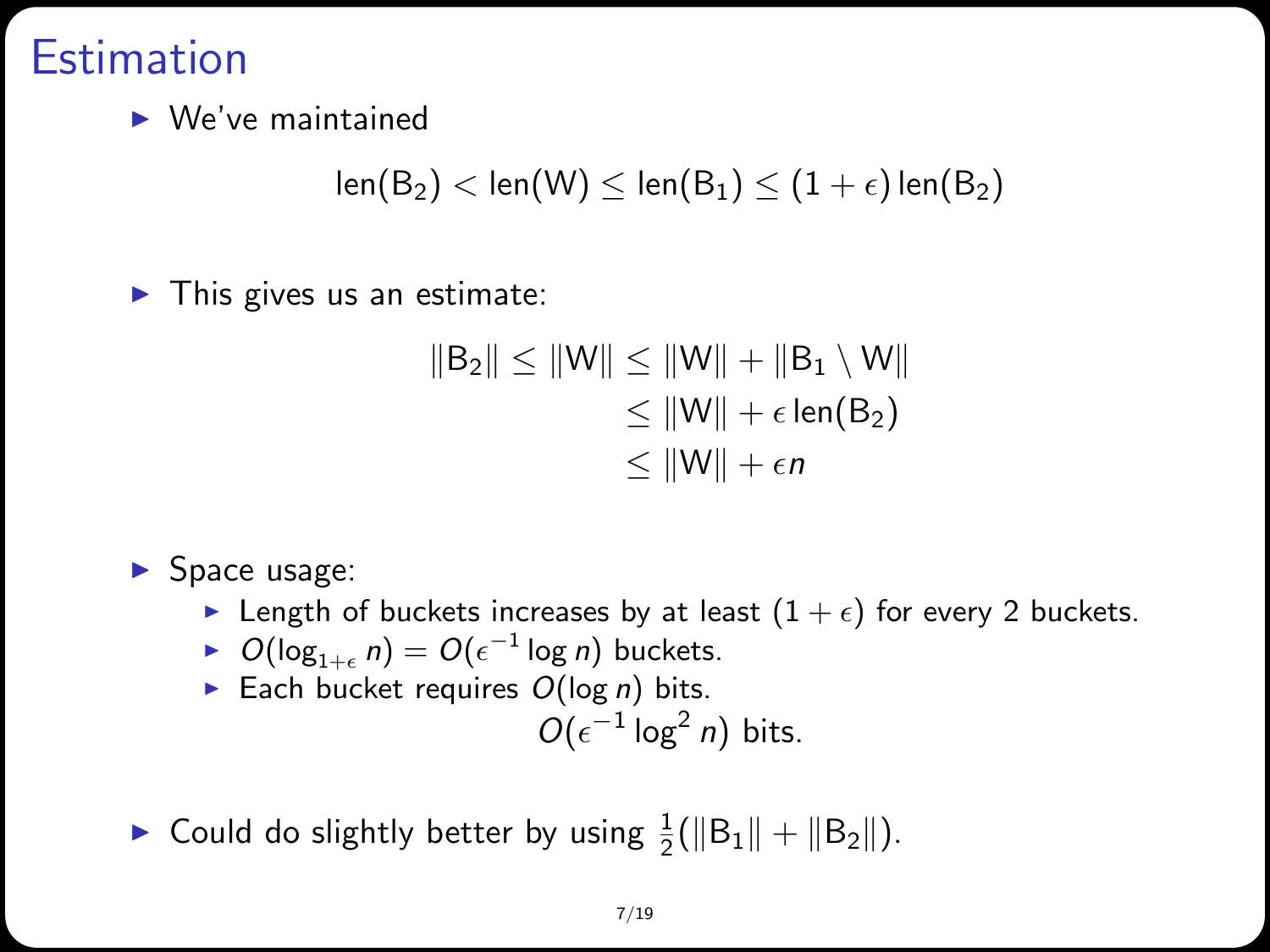## Was This a Good Estimator?

- $\blacktriangleright$  We obtained  $\left\|\widehat{W}\right\| \in \|W\| \pm \epsilon n$ .
- If  $\|W\| \ll n$ , this is a terrible estimator for  $\|W\|$ .
- $\blacktriangleright$  [Insightful whiteboard picture shows the bad case: the only 1s in the stream occur in  $B_1 \setminus W$ .]
- $\blacktriangleright$  How can we do better?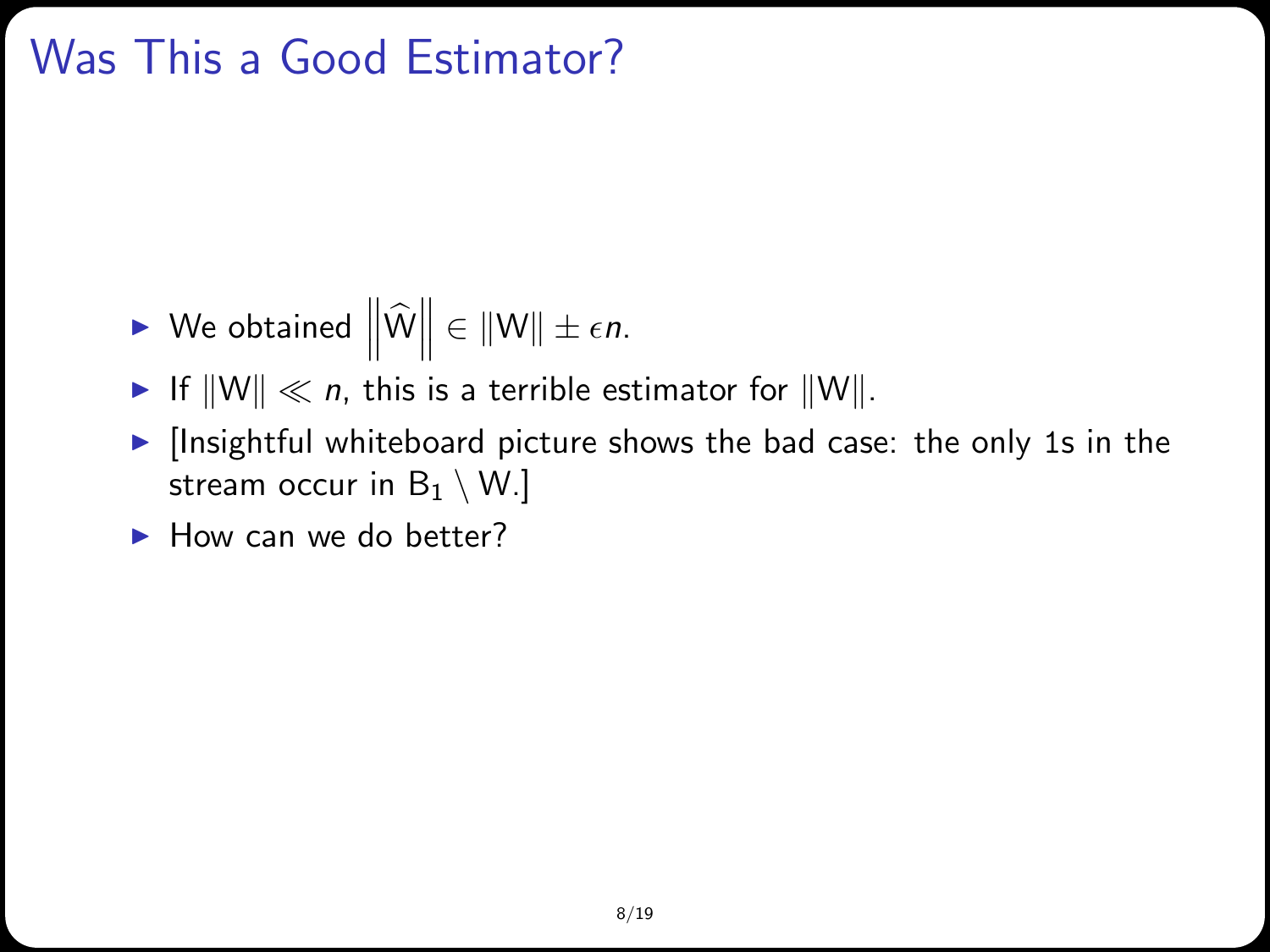## Contents-Based Histograms

- In the last algorithm, we split windows based on size.
- $\blacktriangleright$  This gave us errors proportional to size.
- $\triangleright$  We want error proportional to number of 1s.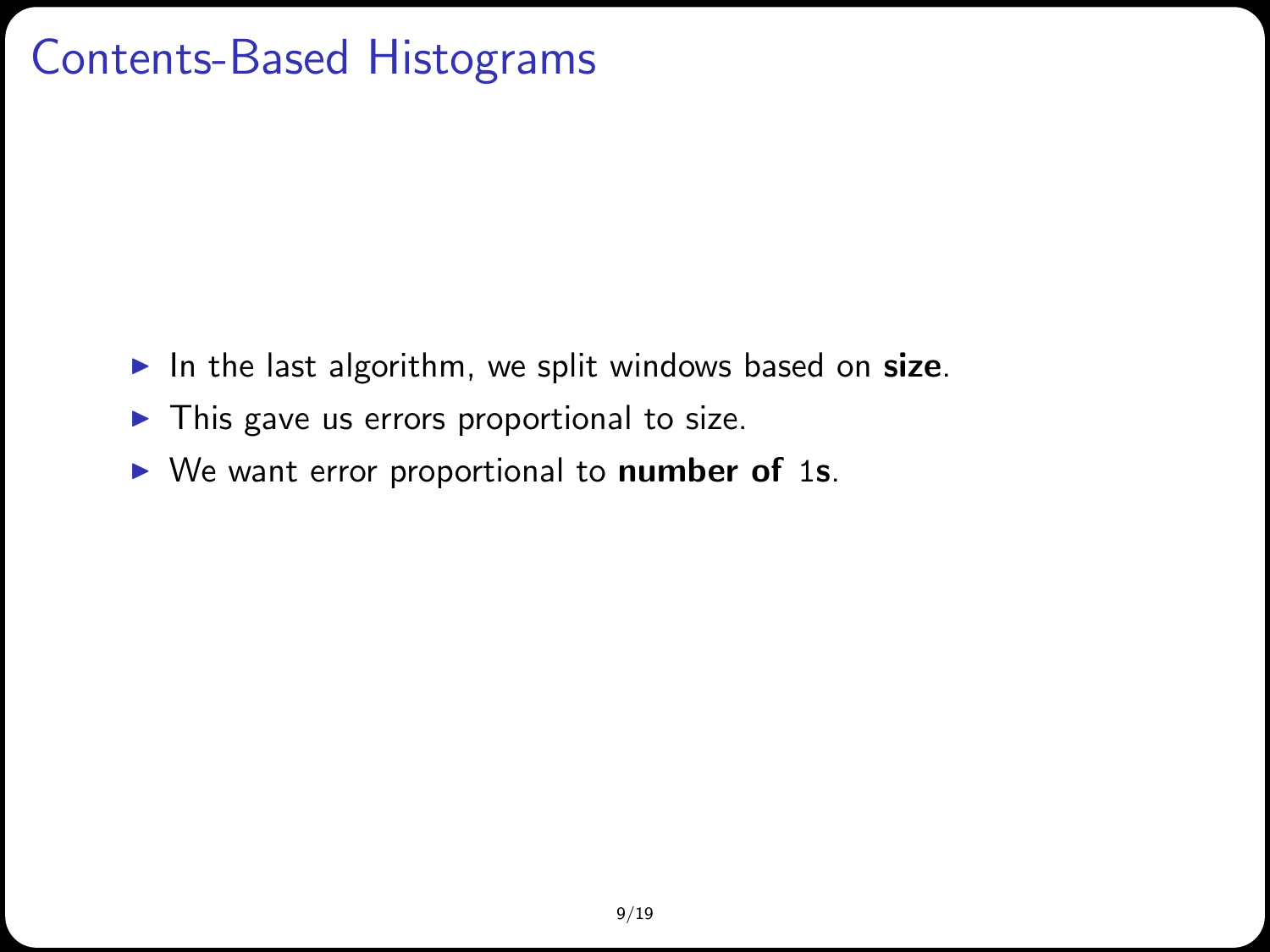### Contents-Based Buckets

 $\triangleright$  We previously maintained:

- $\blacktriangleright$  B<sub>1</sub>  $\supseteq$  W  $\supsetneq$  B<sub>2</sub>
- len(B<sub>i</sub>)  $\leq$  (1 +  $\epsilon$ ) len(B<sub>i+1</sub>)
- $\blacktriangleright$  Now, maintain:
	- $\blacktriangleright$  B<sub>1</sub>  $\supset$  W  $\supset$  B<sub>2</sub>
	- $\blacktriangleright \|\mathsf{B}_{i}\| \leq (1+\epsilon) \|\mathsf{B}_{i+1}\|$

 $\blacktriangleright$  Error:

$$
\left\|B_2\right\|\leq\left\|W\right\|\leq\left(1+\epsilon\right)\left\|B_2\right\|
$$

▶ Number of buckets  $O(\log_{1+\epsilon} ||W||) = O(\epsilon^{-1} \log n)$ .

► Total size 
$$
O(\epsilon^{-1} \log^2 n)
$$
 bits.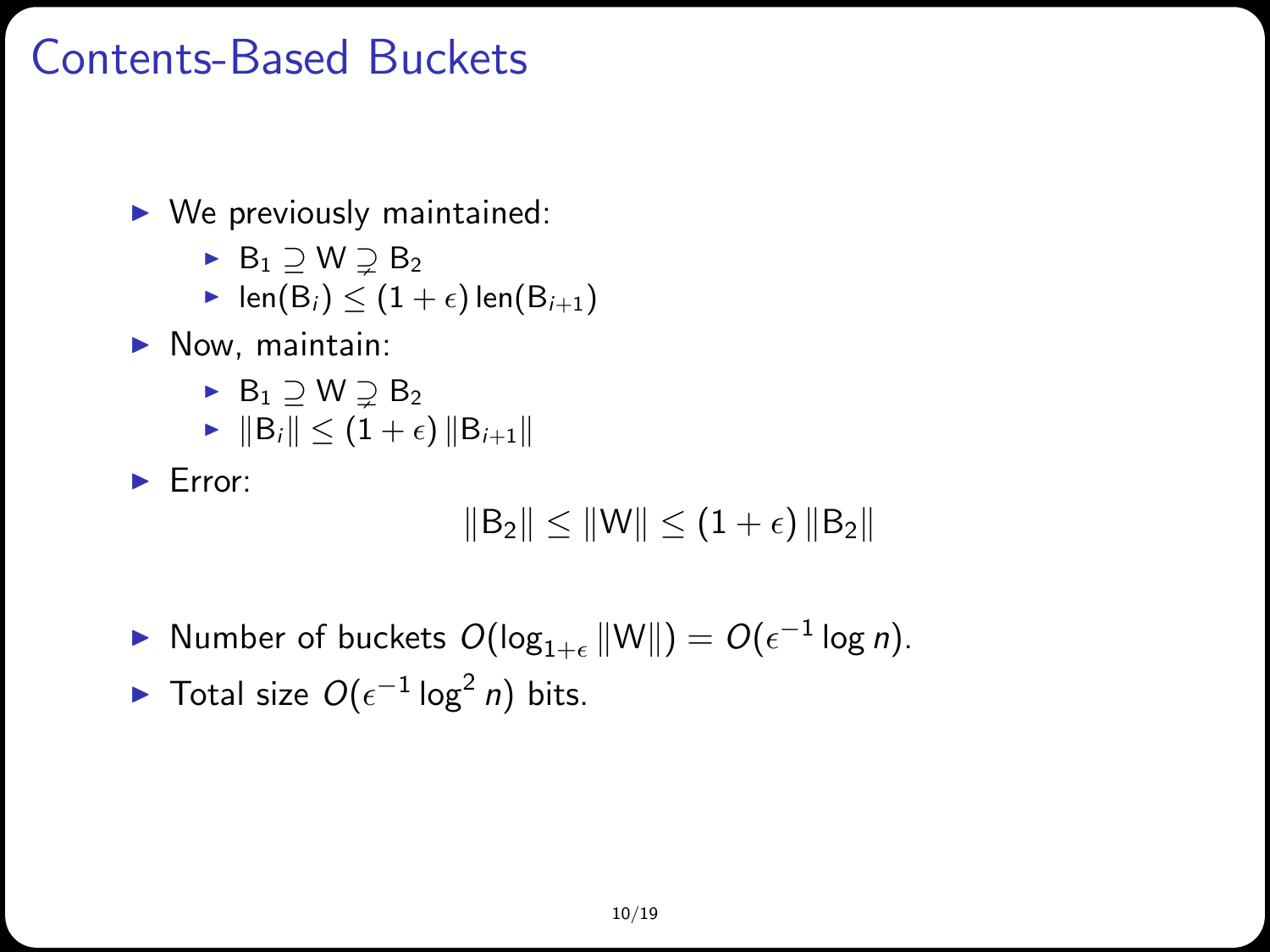## How Can We Extend This?

- In Let's look at which properties of  $\|\cdot\|$  we used.
- $\blacktriangleright$   $\|\cdot\|$  has a very strong property: For any buckets A, Z, the concatenation AZ satisfies  $||AZ|| = ||A|| + ||Z||$ .
	- $\blacktriangleright$  Probably too strong.
- $\blacktriangleright$  We maintained one bucket at each power of  $(1 + \epsilon)$ :

<span id="page-10-0"></span>
$$
||B_{i+1}|| \le ||B_i|| \le (1+\epsilon) ||B_{i+1}|| \tag{1}
$$

- $\triangleright$  No matter what we add later, these buckets will **always** satisfy [\(1\)](#page-10-0).
- $\triangleright$  Formally, for any buckets A, B where B is a suffix of A, and for any bucket Z, we have the implication

$$
\frac{\|A\| \leq (1+\epsilon) \|B\|}{\|AZ\| \leq (1+\epsilon) \|BZ\|}
$$

If "most" of the 1s in A are in its suffix B, then "most" of the 1s in AZ are in BZ.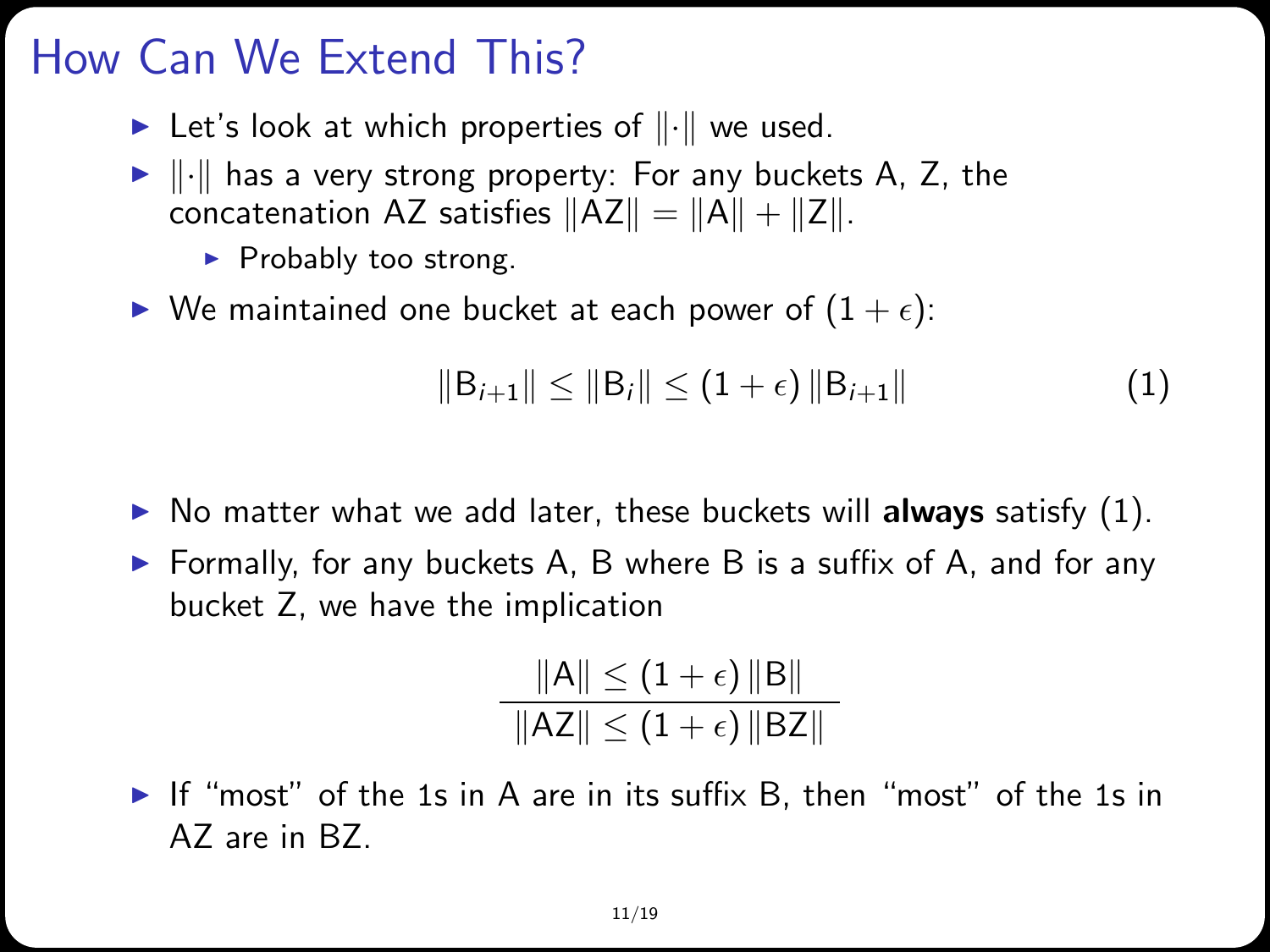## What Other Functions Have This Property

- $\blacktriangleright$  Consider the Distinct Elements problem,  $\lVert \cdot \rVert_0$ .
- $\triangleright$  When B is a suffix of A, do we have

$$
\frac{\|A\|_{0} \leq (1+\epsilon)\|B\|_{0}}{\|AZ\|_{0} \leq (1+\epsilon)\|BZ\|_{0}} \quad ?
$$

▶ Yes! Consider A, B, Z as sets:

$$
||AZ||_0 = ||A||_0 + ||Z \setminus A||_0
$$
  
\n
$$
\leq (1 + \epsilon) ||B||_0 + ||Z \setminus A||_0
$$
  
\n
$$
\leq (1 + \epsilon) ||B||_0 + (1 + \epsilon) ||Z \setminus B||_0
$$
  
\n
$$
\leq (1 + \epsilon) ||B||_0
$$

- $\triangleright$  So we can break up the input into buckets whose  $L_0$  norms are at successive powers of  $(1 + \epsilon)$ .
- $\blacktriangleright$  How is this different from the L<sub>1</sub> case?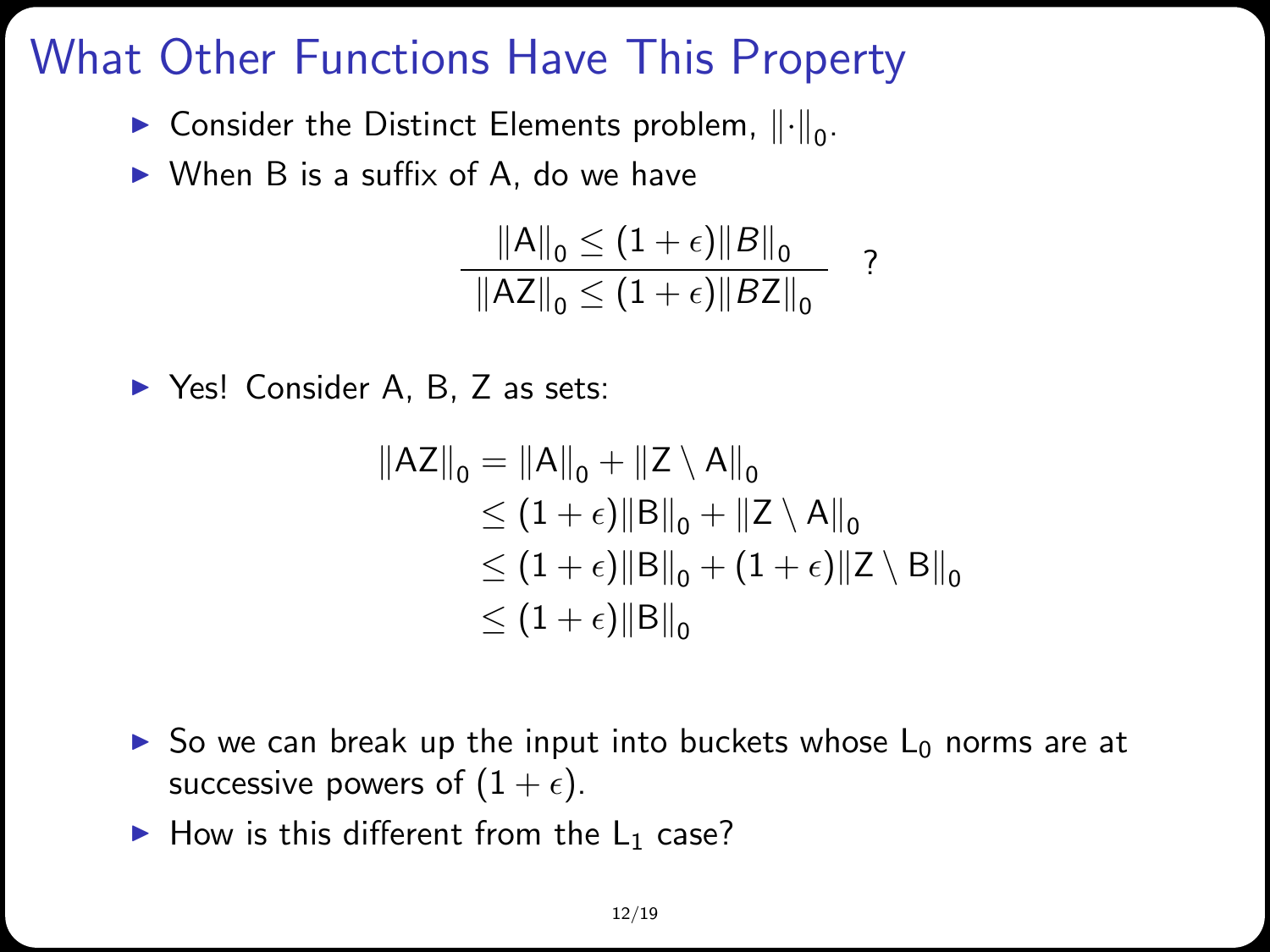## Keeping Sketches in Buckets

- $\triangleright$  We could keep track of the L<sub>1</sub> norm of a bucket using  $O(\log n)$  bits.
- $\triangleright$  We can't exactly track the L<sub>0</sub> norm of each bucket.
- Inside each bucket, we'll use a sketch that we **already have** from the general streaming model!
- $\triangleright$  We've seen a general streaming sketch for L<sub>0</sub> (Lect. 2, pp. 11-12):
	- $\blacktriangleright$  For probability  $\mathcal{T} = 1, (1+\epsilon), (1+\epsilon)^2, \ldots,$  (size of domain):
	- Sample random subsets of the domain; include each elt. w/ pr.  $1/T$ .
	- ► Choose the T where  $\approx 1/e$  fraction of the subsets never occur.
- $\triangleright$  We'll put an  $\epsilon$ -estimating sketch for L<sub>0</sub> in each bucket, and show that we can still  $O(\epsilon)$ -estimate L<sub>0</sub>(W).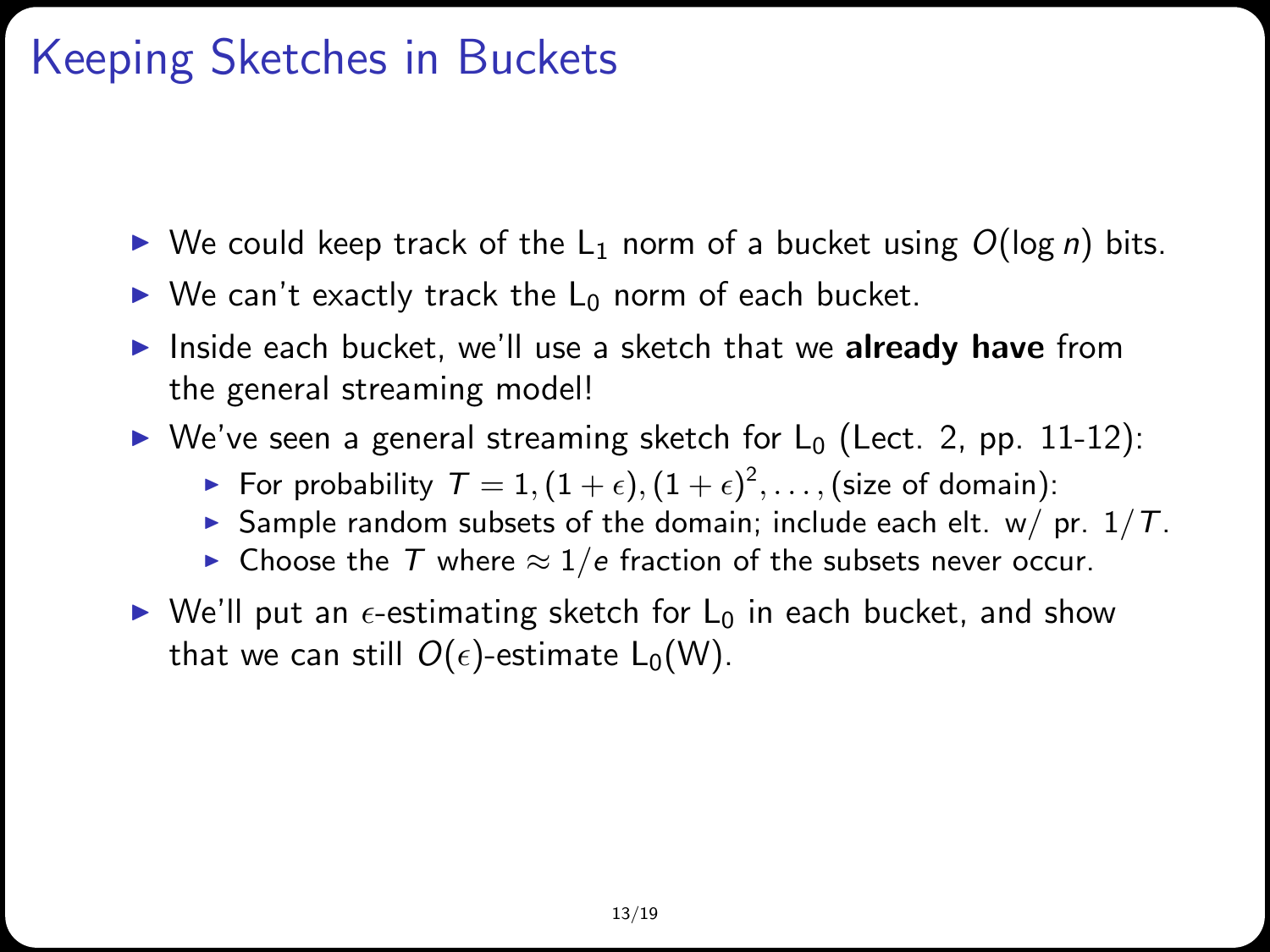#### Sketches with Approximate Buckets

▶ Buckets  $B_1 \supseteq B_2 \supseteq \cdots \supseteq B_k$ , each with start time and linear  $L_0$ sketch giving

 $D_i \in \|B_i\|_0 (1 \pm \epsilon)$ 

- $\blacktriangleright$  Delete buckets, maintaining
	- $\rightarrow$  B<sub>1</sub>  $\ni$  W  $\ni$  B<sub>2</sub>
	- $D_i \leq (1+2\epsilon)D_{i+1}$
	- $D_i > (1 + 2\epsilon)D_{i+2}$
- $\blacktriangleright$  This guarantees
	- $\blacktriangleright \|\mathsf{B}_{i}\|_{0} \leq (1+\epsilon)\|\mathsf{B}_{i+1}\|_{0}$
	- $\blacktriangleright$   $||B_i||_0 > (1 + \epsilon) ||B_{i+2}||_0$

If unbounded-stream algorithm requires space  $s(n, \epsilon)$ , we need space

$$
O(\tfrac{1}{\epsilon}\log n(s(n,\epsilon)+\log n))
$$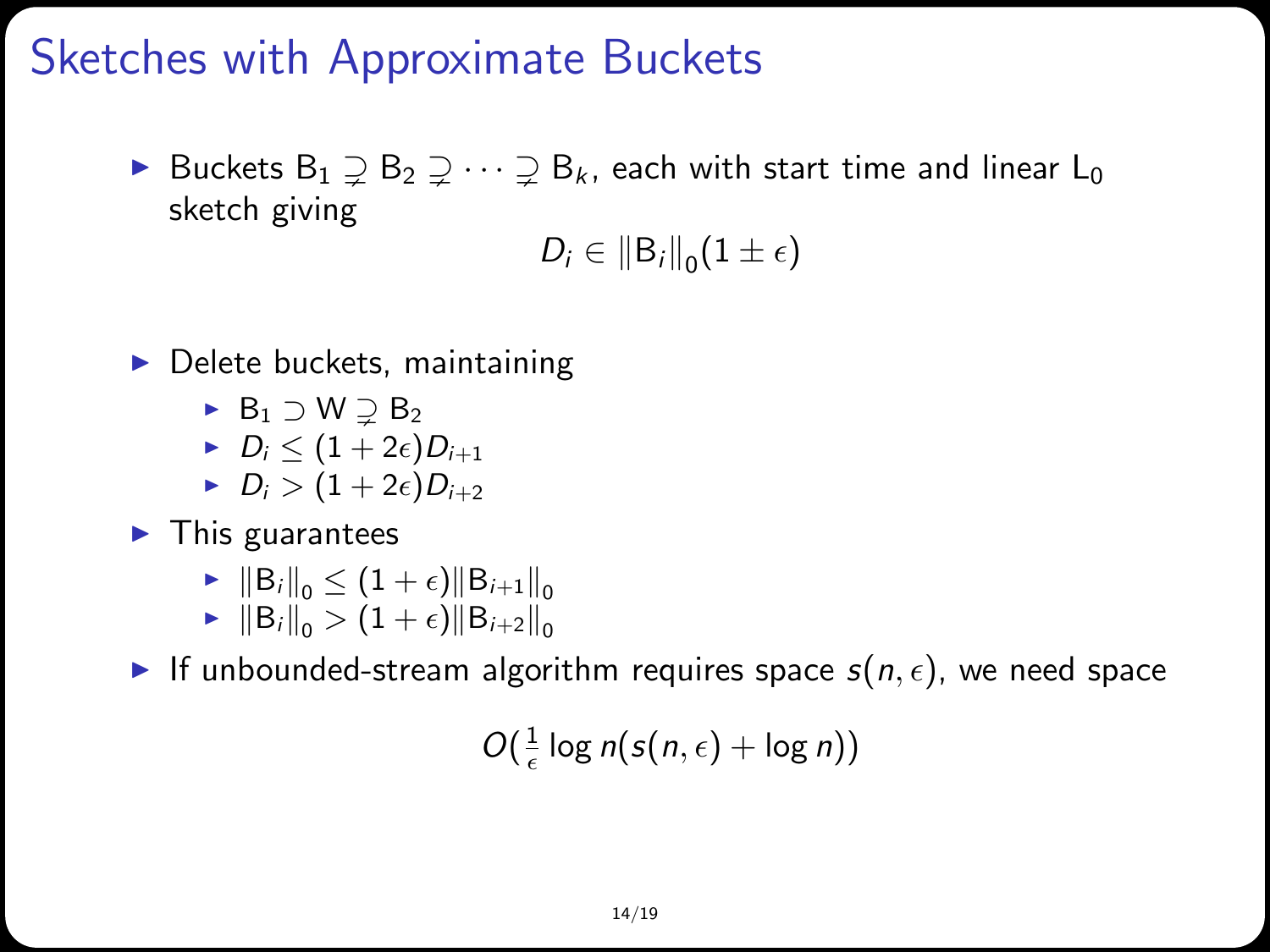## Sliding-window updates to underlying vector

- $\blacktriangleright$  In the distinct-elements example, we were maintaining frequencies for some universe of elements.
- $\triangleright$  We can look at the sliding windows model as it **updates** an underlying vector.
	- **Inderlying vector**  $a = a_1 \dots a_m$
	- Each input symbol is  $a_i$  += z
	- ▶ We ask questions about  $\mathbf{a} = \sum_{\mathsf{update} \text{ in } \mathsf{W}} a_i \hat{\mathsf{e}}_i$ .
		- $\triangleright$  (only last *n* updates "matter").
- $\triangleright$  We'll require all updates to be positive (otherwise, there are strong lower bounds on most problems).
- $\triangleright$  A natural starting question is vector norms.
- $\blacktriangleright$  L<sub>1</sub> norm is the same as sum.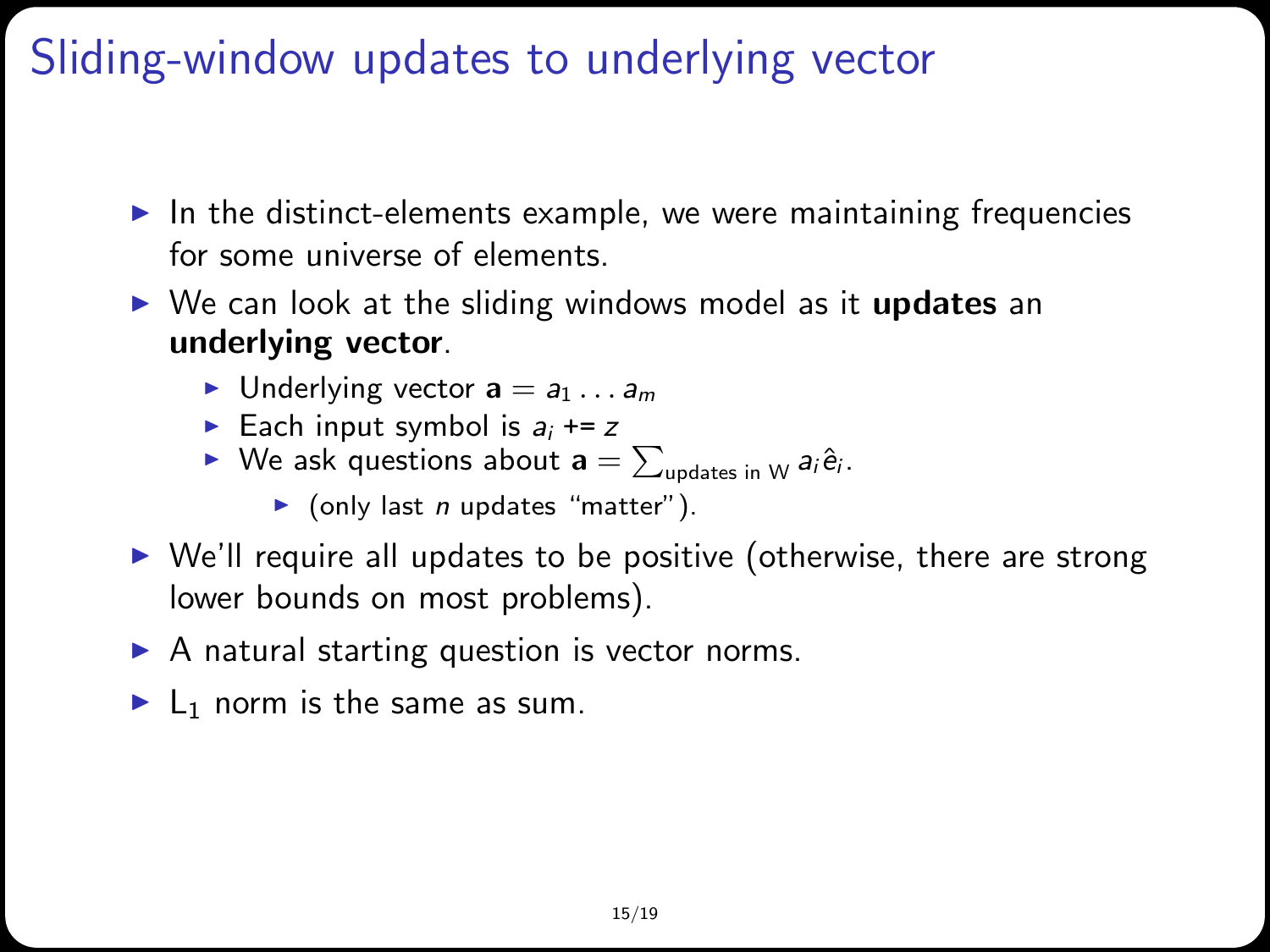#### How can we generalize?

 $\triangleright$  We used the property

$$
\frac{\|A\| \leq (1+\epsilon) \, \|B\|}{\|AZ\| \leq (1+\epsilon) \, \|BZ\|}
$$

- $\blacktriangleright$  This property isn't true for several interesting functions  $(\lVert \cdot \rVert_p, \, p > 1)$
- $\triangleright$  [Some examples on the board of how L<sub>2</sub> norm changes]
- $\triangleright$  Can we find a weaker version of this property that helps us analyze  $L<sub>2</sub>$ ?
- $\blacktriangleright$  Let's look at how we used this property:
	- $\triangleright$  We maintained buckets according to the top line. This is where our space bound came from.
	- If the top line is true now, then the bottom line will be true forever. This gives us our accuracy guarantee.
	- In But did we need to use the same  $\epsilon$  for both?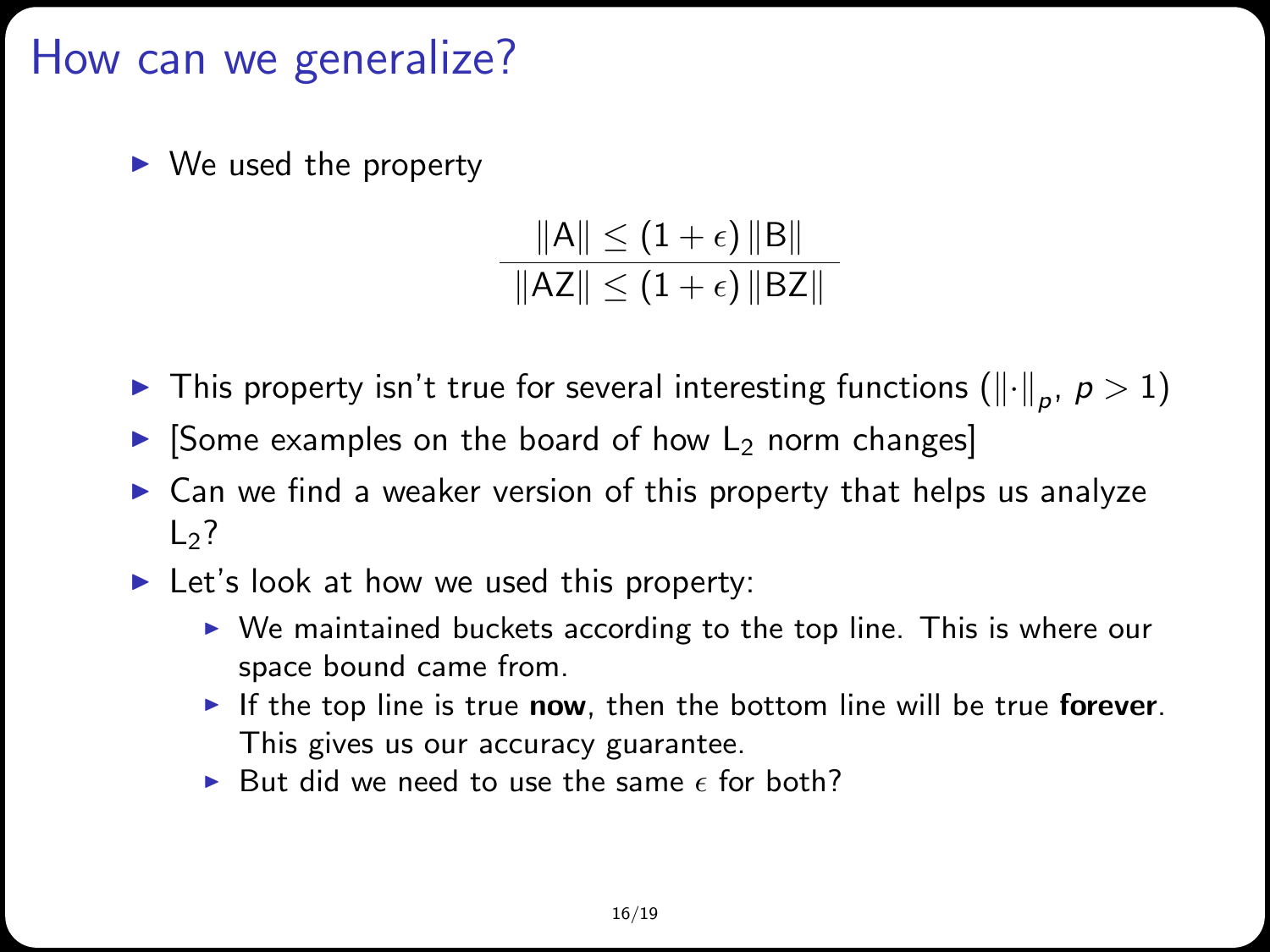## A more general property

▶ How can we guarantee  $\|{\sf AZ}\|_2 \le (1+\epsilon) \|{\sf BZ}\|_2$  for any Z?

 $\triangleright$  We can show (Lemma)

$$
\frac{\|A\|_2 \le (1 + \frac{\epsilon^2}{2}) \|B\|_2}{\|AZ\|_2 \le (1 + \epsilon) \|BZ\|_2}
$$

- $\blacktriangleright$  L<sub>1</sub>: if A \ B is "unimportant", then no suffix can make it more important.
- $\triangleright$  The L<sub>2</sub> norm satisfies a weaker property: if A \ B is "unimportant", no suffix can make it much more important.
- $\blacktriangleright$  We keep buckets with  ${\mathsf L}_2$  norms at successive powers of  $(1+\frac{\epsilon^2}{2})$  $\frac{\epsilon}{2}$ ).
- $\triangleright$  We can be confident that no matter what happens later, we'll have an  $O(1 + \epsilon)$  approximation.
- ►  $O(log_{1+\epsilon^{-2}/2}(n)s(n))$  buckets.  $s(n) = O(\epsilon^{-2}$  polylog $(n))$  bits.
- $\triangleright$   $O(\epsilon^{-4}$  polylog(n)) bits total.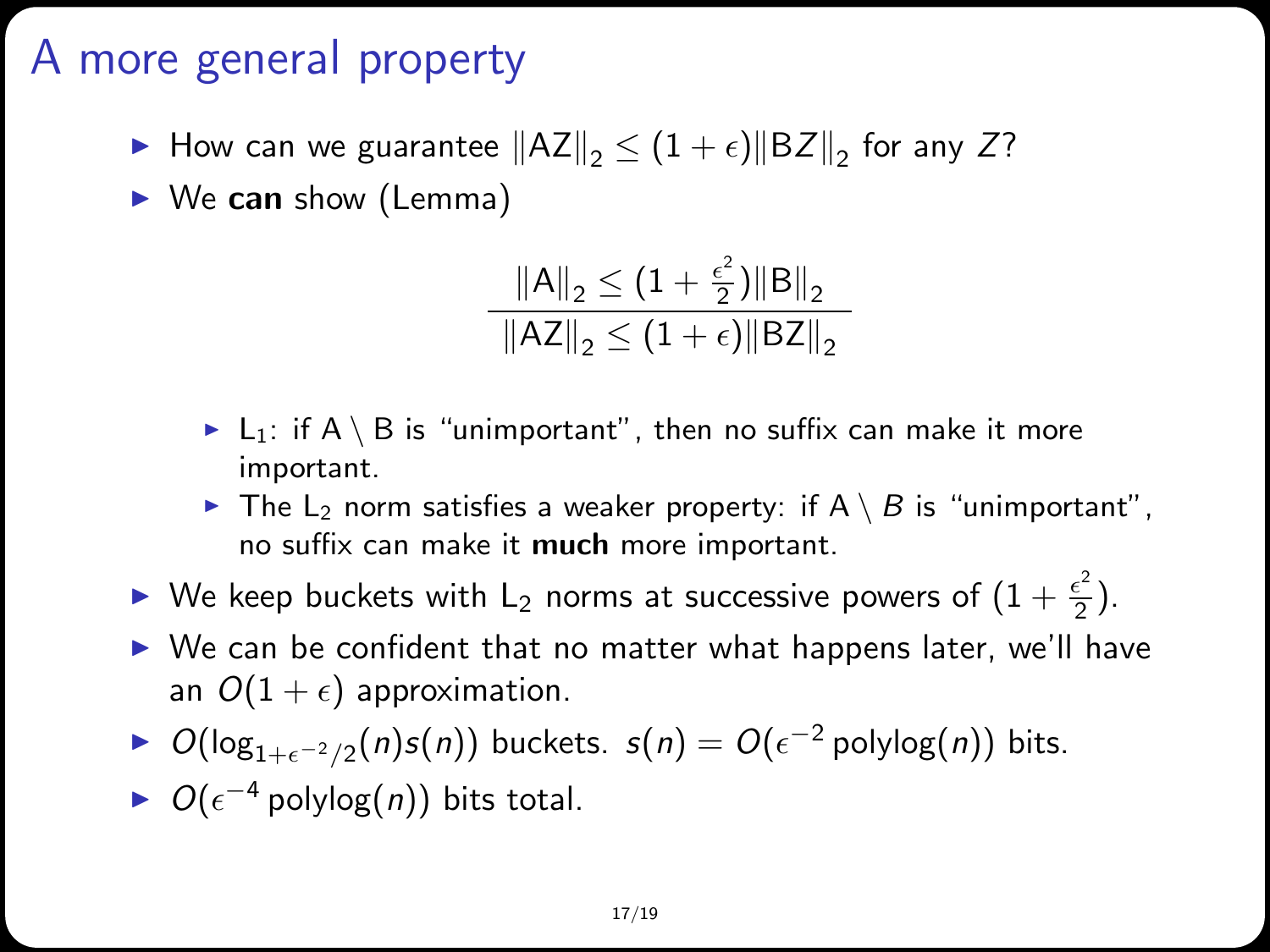#### Lemma

$$
(1 - \frac{\epsilon^2}{2}) ||A||_2 \le ||B||_2
$$
  
\n
$$
(1 - \epsilon^2) ||A||_2^2 \le ||B||_2^2
$$
  
\n
$$
||A||_2^2 - ||B||_2^2 \le \epsilon^2 ||A||_2^2
$$
  
\n...  
\n
$$
||A \setminus B||_2^2 \le ||A||_2^2 - ||B||_2^2
$$
  
\n
$$
||A \setminus B||_2 \le \epsilon ||A||_2
$$
  
\n...  
\n
$$
||AZ||_2 \le ||BZ||_2 + ||A \setminus B||_2
$$
  
\n
$$
||AZ||_2 \le ||BZ||_2 + \epsilon ||A||_2
$$
  
\n
$$
||AZ||_2 \le ||BZ||_2 + \epsilon ||AZ||_2
$$
  
\n
$$
(1 - \epsilon) ||AZ||_2 \le ||BZ||_2
$$